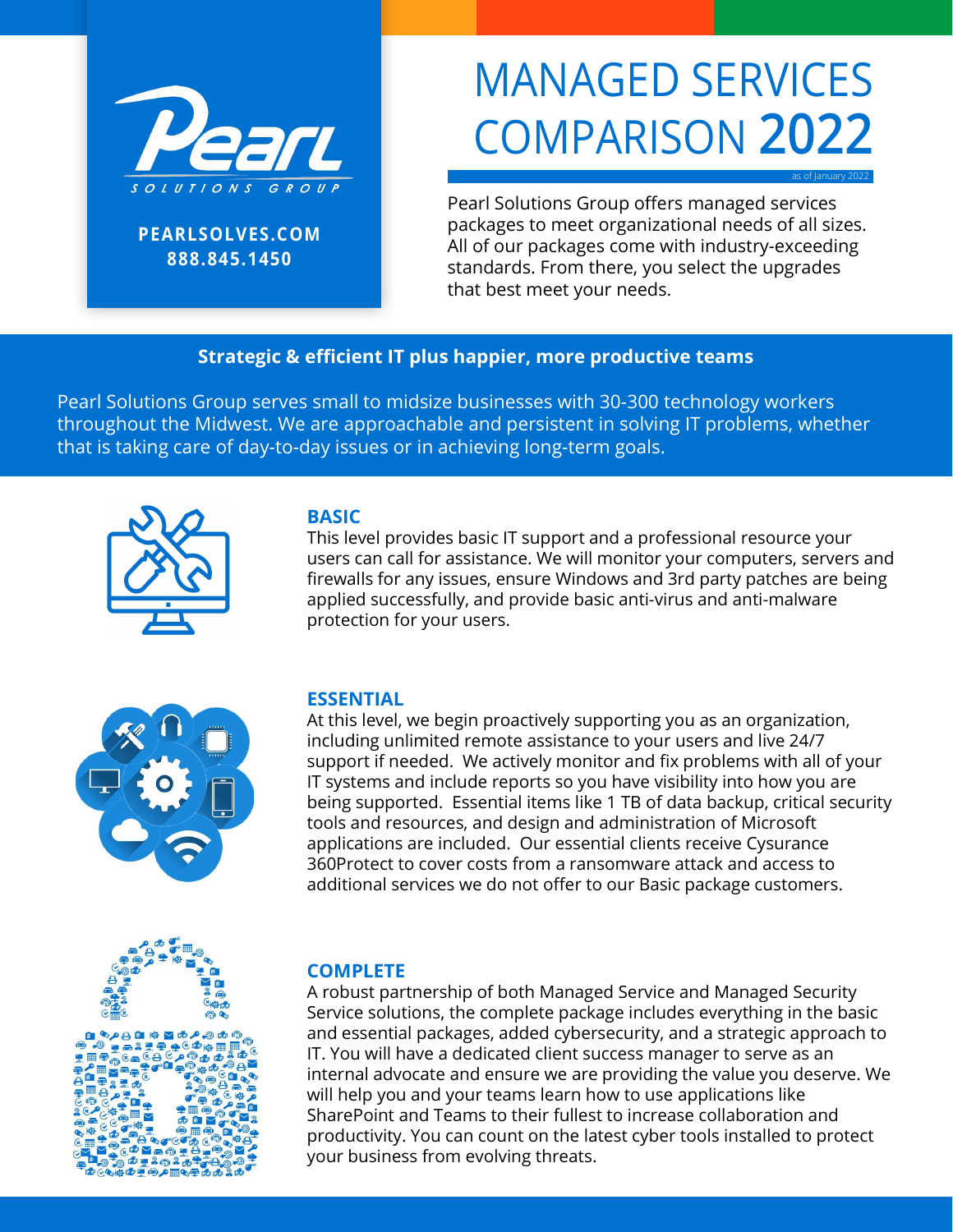

Included **\*** Optional • Not Included

| <b>SERVICE COMMITMENT</b>               | <b>BASIC</b> |              | <b>ESSENTIAL COMPLETE</b> |
|-----------------------------------------|--------------|--------------|---------------------------|
| 100% Satisfaction Guarantee             | $\checkmark$ | $\checkmark$ | $\checkmark$              |
| <b>Complete Information Privacy</b>     | $\checkmark$ |              |                           |
| Make Things Right if We Fall Short      |              |              |                           |
| Excellence in Service Experience        |              |              |                           |
| Payment & Invoice Portal                |              |              |                           |
| Phone Calls Always Answered by a Person |              |              |                           |
| <b>Technology Business Reviews</b>      |              |              |                           |
| Service Level Agreement                 |              | $\checkmark$ |                           |
| <b>Client Portal</b>                    |              |              |                           |
| Service Calls Always Answered by a Tech |              |              |                           |
| Onsite On-time Guarantee                |              |              |                           |
| Dedicated Client Success Manager        |              |              |                           |
| Monthly Quality Assurance Calls         |              |              |                           |
| <b>SUPPORT</b>                          |              |              |                           |
| Unlimited Remote Support                |              |              |                           |
| Unlimited Onsite Support                |              |              |                           |
| <b>vCIO</b>                             |              | $*$          | $\checkmark$              |
| Small Projects*                         | $*$          | $*$          | $\checkmark$              |
| <b>Dedicated Onsite Resource</b>        | $*$          | $*$          | $*$                       |
| <b>REPORTING</b>                        |              |              |                           |
| <b>Weekly Backup Report</b>             | $\checkmark$ | $\checkmark$ | $\blacktriangledown$      |
| Weekly Open Ticket Report               |              | $\checkmark$ | $\checkmark$              |
| Monthly Health Check                    |              | $\checkmark$ | $\blacktriangledown$      |
| Security Level Agreement Report         |              | $\checkmark$ |                           |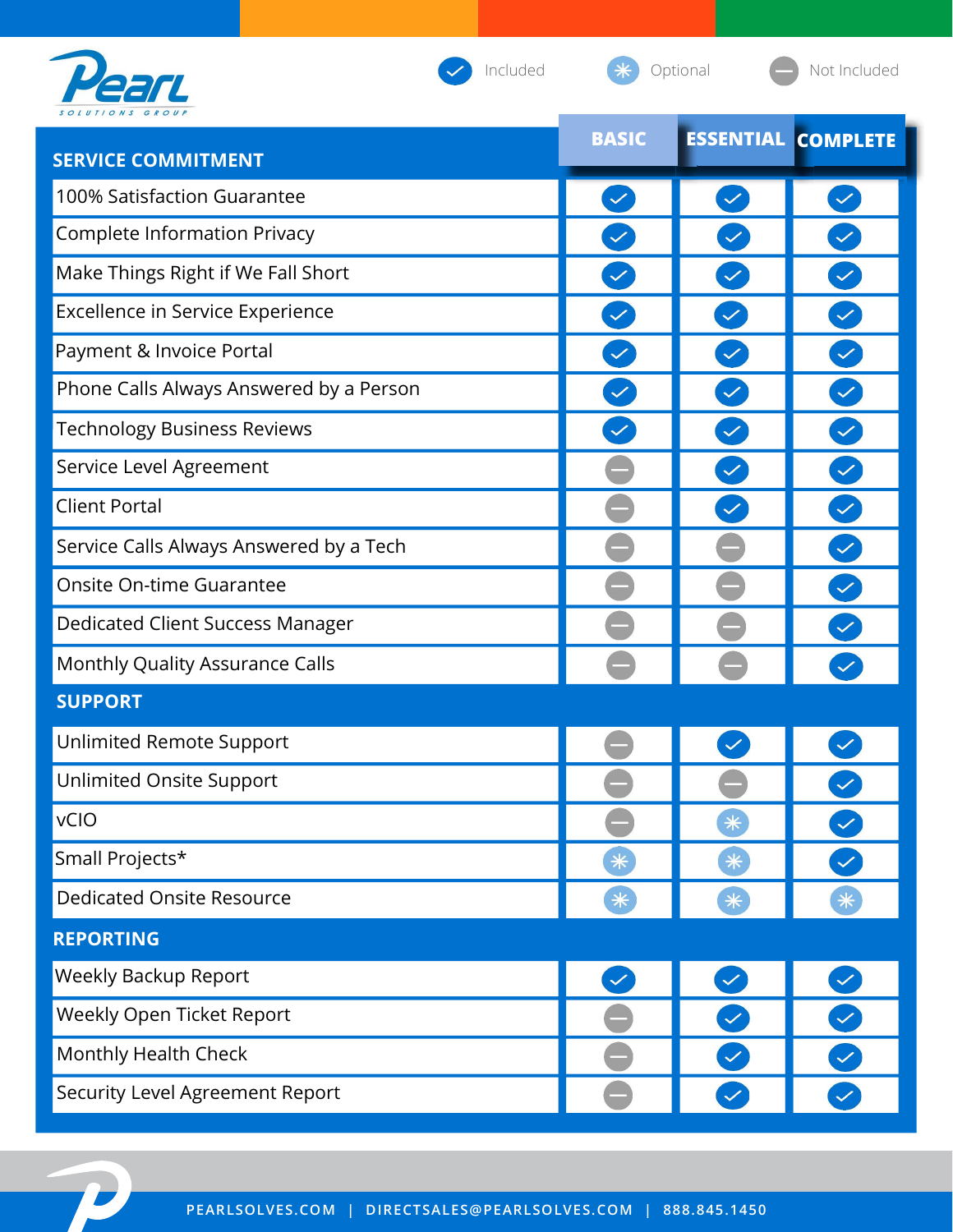

Included **\*** Optional • Not Included

| <b>REPORTING (CONT.)</b>                      | <b>BASIC</b> |              | <b>ESSENTIAL COMPLETE</b> |
|-----------------------------------------------|--------------|--------------|---------------------------|
| <b>Security Awareness</b>                     |              |              |                           |
| Quarterly Security Assessment                 |              | $\ast$       |                           |
| <b>BACKUP</b>                                 |              |              |                           |
| Monthly Backup Restore Test                   | $\checkmark$ |              |                           |
| Daily Bare Metal & Applications for Servers   | $*$          | $\checkmark$ |                           |
| Daily Bare Metal & Applications for Computers | $*$          | $*$          |                           |
| Daily Microsoft 365 Suite Backup              |              | $*$          |                           |
| Disaster Recovery Plan                        |              | $*$          | $*$                       |
| Annual Disaster Recovery Test                 |              | $*$          | $*$                       |
| <b>BDR Backup</b>                             |              | $*$          | $*$                       |
| Mobile Device Backup                          |              | $*$          | $*$                       |
| <b>Additional Retention &amp; Storage</b>     |              | $*$          | $*$                       |
| <b>MONITORING</b>                             |              |              |                           |
| 24/7/365 Monitoring                           |              |              |                           |
| Service Auto-Healing                          |              |              |                           |
| <b>Monitoring Agents (RMM)</b>                |              |              |                           |
| Scheduled Preventative Maintenance            | $\checkmark$ | $\checkmark$ | $\overline{\vee}$         |
| <b>Ticketing Dashboard</b>                    |              | $\checkmark$ |                           |
| <b>Custom Alerts</b>                          |              |              |                           |
| <b>Secure Remote Access</b>                   |              |              |                           |
| Automated Software Deployment                 |              | $*$          |                           |
| <b>SECURITY</b>                               |              |              |                           |
| <b>Anti-Virus Protection</b>                  | $\checkmark$ | $\checkmark$ |                           |
| <b>Anti-Malware Protection</b>                | $\checkmark$ |              |                           |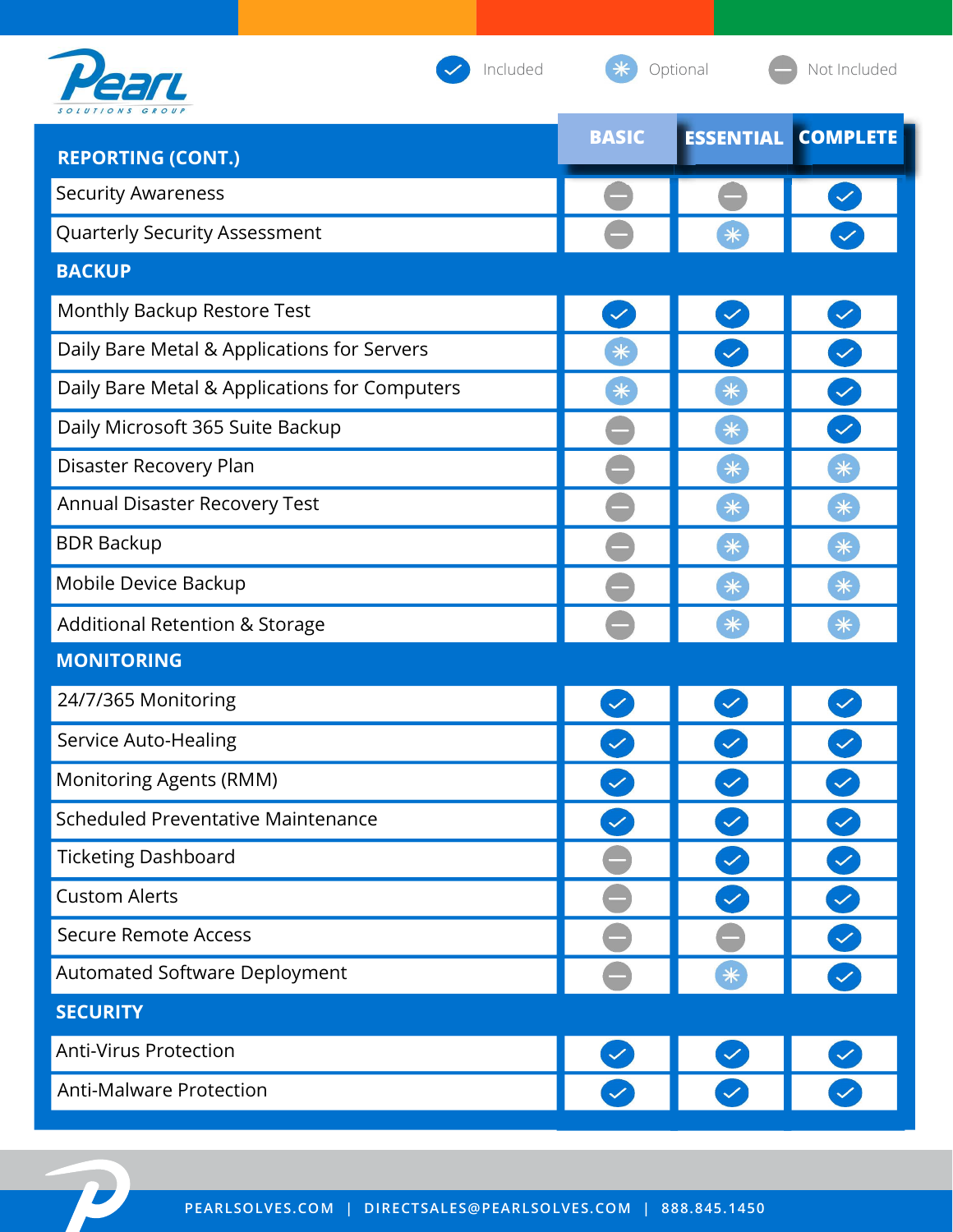| Included                                                                                                      |              | Optional         | Not Included    |
|---------------------------------------------------------------------------------------------------------------|--------------|------------------|-----------------|
| <b>SECURITY (CONT.)</b>                                                                                       | <b>BASIC</b> | <b>ESSENTIAL</b> | <b>COMPLETE</b> |
| Microsoft Patch Management                                                                                    | $\checkmark$ | $\checkmark$     |                 |
| Third Party Product Updates                                                                                   |              |                  |                 |
| <b>User Training &amp; Test Phishing</b>                                                                      |              |                  |                 |
| Anti Ransomware Protection                                                                                    |              | $\checkmark$     |                 |
| Security Assessment                                                                                           |              |                  |                 |
| Microsoft 365 Defense*                                                                                        |              | $\checkmark$     |                 |
| MDR/SOC - Incident Response                                                                                   |              | $*$              |                 |
| <b>Two Factor Authentication</b>                                                                              |              | $*$              |                 |
| Password Management                                                                                           |              | $*$              |                 |
| <b>Computer Encryption</b>                                                                                    |              | $*$              | $\checkmark$    |
| Mobile Device Management                                                                                      |              | $*$              | $\ast$          |
| <b>Application Control/Ring-Fencing</b>                                                                       |              | $*$              | $*$             |
| <b>Email Archiving</b>                                                                                        |              | $*$              | $\ast$          |
| <b>IDShield</b>                                                                                               | $*$          | $\ast$           | $\ast$          |
| <b>HOSTING</b>                                                                                                |              |                  |                 |
| Email In/Out Spam Filtering                                                                                   |              | $*$              |                 |
| <b>Email Encryption</b>                                                                                       |              | $\ast$           |                 |
| Microsoft 365 Business<br>(Outlook, Word, Excel, OneDrive, Teams, SharePoint, Azure, ActiveDirectory, InTune) | $\ast$       | $*$              | $\ast$          |
| <b>Virtual Server Hosting</b>                                                                                 |              | $\ast$           | $*$             |
| <b>Phone Hosting</b>                                                                                          |              | $\ast$           | $*$             |
| Co-Location                                                                                                   |              | $*$              | $*$             |
| Data Warehouse Hosting                                                                                        |              | $\ast$           | $*$             |
| Microsoft SQL Server Hosting                                                                                  |              | $*$              | $*$             |